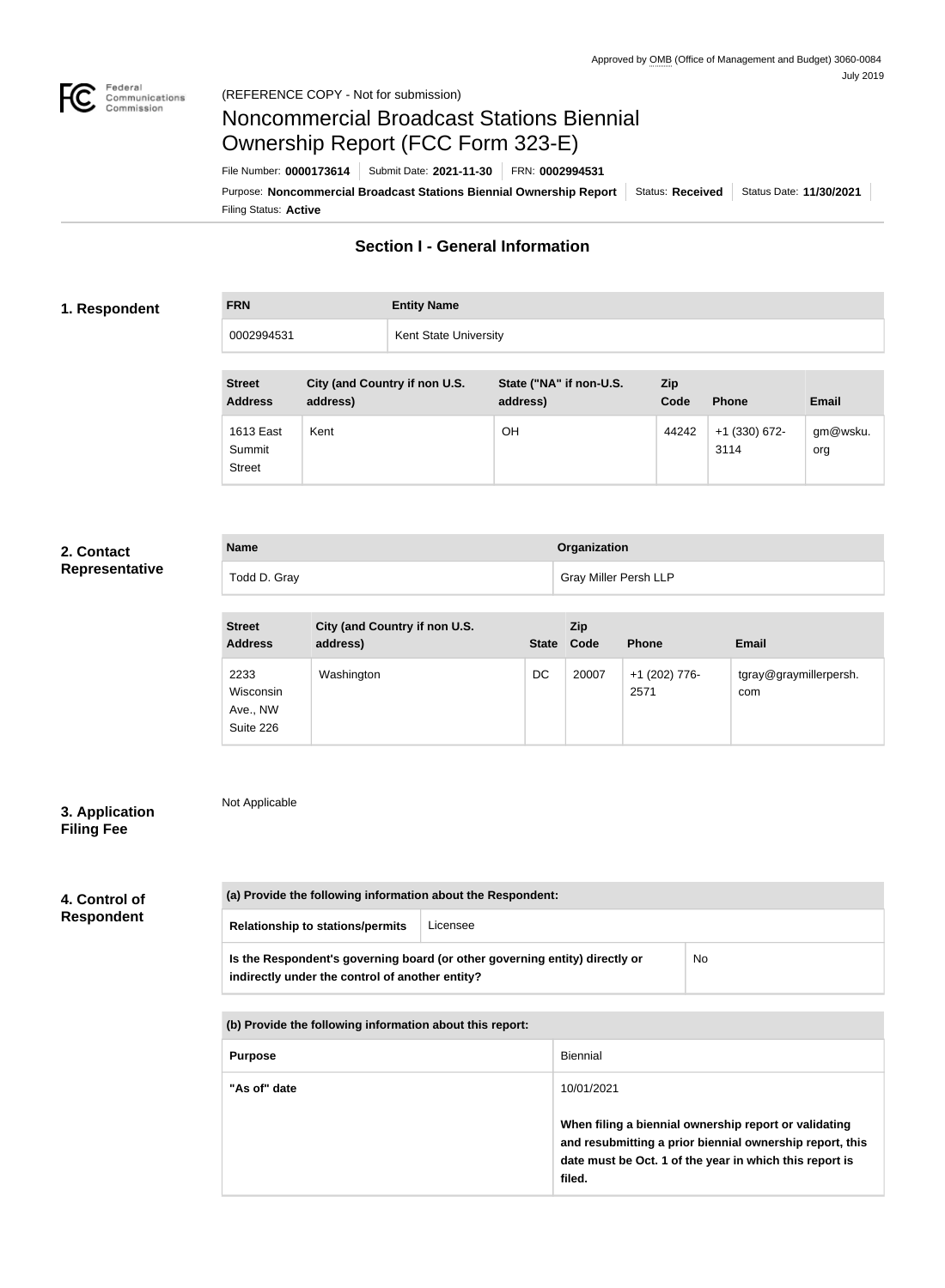#### **Respondent is filing this report to cover the following Licensee(s) and station(s):**

| Licensee/Permittee Name | <b>FRN</b> |
|-------------------------|------------|
| Kent State University   | 0002994531 |

| Fac. ID No. | <b>Call Sign</b> | <b>City</b>             | <b>State</b> | <b>Service</b> |
|-------------|------------------|-------------------------|--------------|----------------|
| 34040       | <b>WKSV</b>      | <b>THOMPSON</b>         | <b>OH</b>    | <b>FM</b>      |
| 34042       | <b>WKRJ</b>      | <b>NEW PHILADELPHIA</b> | <b>OH</b>    | <b>FM</b>      |
| 34045       | <b>WKSU</b>      | <b>KENT</b>             | <b>OH</b>    | <b>FM</b>      |
| 34046       | <b>WKRW</b>      | <b>WOOSTER</b>          | <b>OH</b>    | FM             |
| 90728       | <b>WNRK</b>      | <b>NORWALK</b>          | <b>OH</b>    | FM             |

#### **Section II – Biennial Ownership Information**

#### **1. 47 C.F.R. Section 73.3613 Documents**

Licensee Respondents that hold authorizations for one or more full power television, AM, and/or FM stations should list all contracts and other instruments set forth in 47 C.F.R. Section 73.3613(a) through (c) for the facility or facilities listed on this report. If the agreement is a network affiliation agreement, check the appropriate box. Otherwise, select "Other." Non-Licensee Respondents should select "Not Applicable" in response to this question.

| <b>Document Information</b>                     |                                                                         |  |  |  |
|-------------------------------------------------|-------------------------------------------------------------------------|--|--|--|
| Description of contract or instrument           | Program Service and Operating Agreement                                 |  |  |  |
| Parties to contract or instrument               | Ideastream Public Media                                                 |  |  |  |
| Date of execution                               | 09/2021                                                                 |  |  |  |
| Date of expiration                              | 09/2031                                                                 |  |  |  |
| <b>Agreement type</b><br>(check all that apply) | Other<br><b>Agreement Type: Programming and Management</b><br>Agreement |  |  |  |

#### **2. Ownership Interests**

**(a)** Ownership Interests. This Question requires Respondents to enter detailed information about ownership interests by generating a series of subforms. Answer each question on each subform. The first subform listing should be for the Respondent itself. If the Respondent is not a natural person, also list each of the officers, members of the governing board (or other governing entity), stockholders, and any other persons or entities with a direct attributable interest in the Respondent pursuant to the standards set forth in 47 C.F.R. Section 73.3555. (A "direct" interest is one that is not held through any intervening companies or entities.) List each interest holder with a direct attributable interest in the Respondent separately.

Leave the percentage of total assets (Equity Debt Plus) field blank for an interest holder unless that interest holder has an attributable interest in the Respondent solely on the basis of the Commission's Equity Debt Plus attribution standard, 47 C.F.R. Section 73.3555, Note 2(i).

In the case of vertical or indirect ownership structures, list only those interests in the Respondent that also represent an attributable interest in the Licensee(s) for which the report is being submitted.

Entities that are part of an organizational structure that includes holding companies or other forms of indirect ownership must file separate ownership reports. In such a structure do not report, or file a separate report for, any interest holder that does not have an attributable interest in the Licensee(s) for which the report is being submitted.

Please see the Instructions for further detail concerning interests that must be reported in response to this question.

The Respondent must provide an FCC Registration Number for each interest holder reported in response to this question. Please see the Instructions for detailed information and guidance concerning this requirement.

**Ownership Information**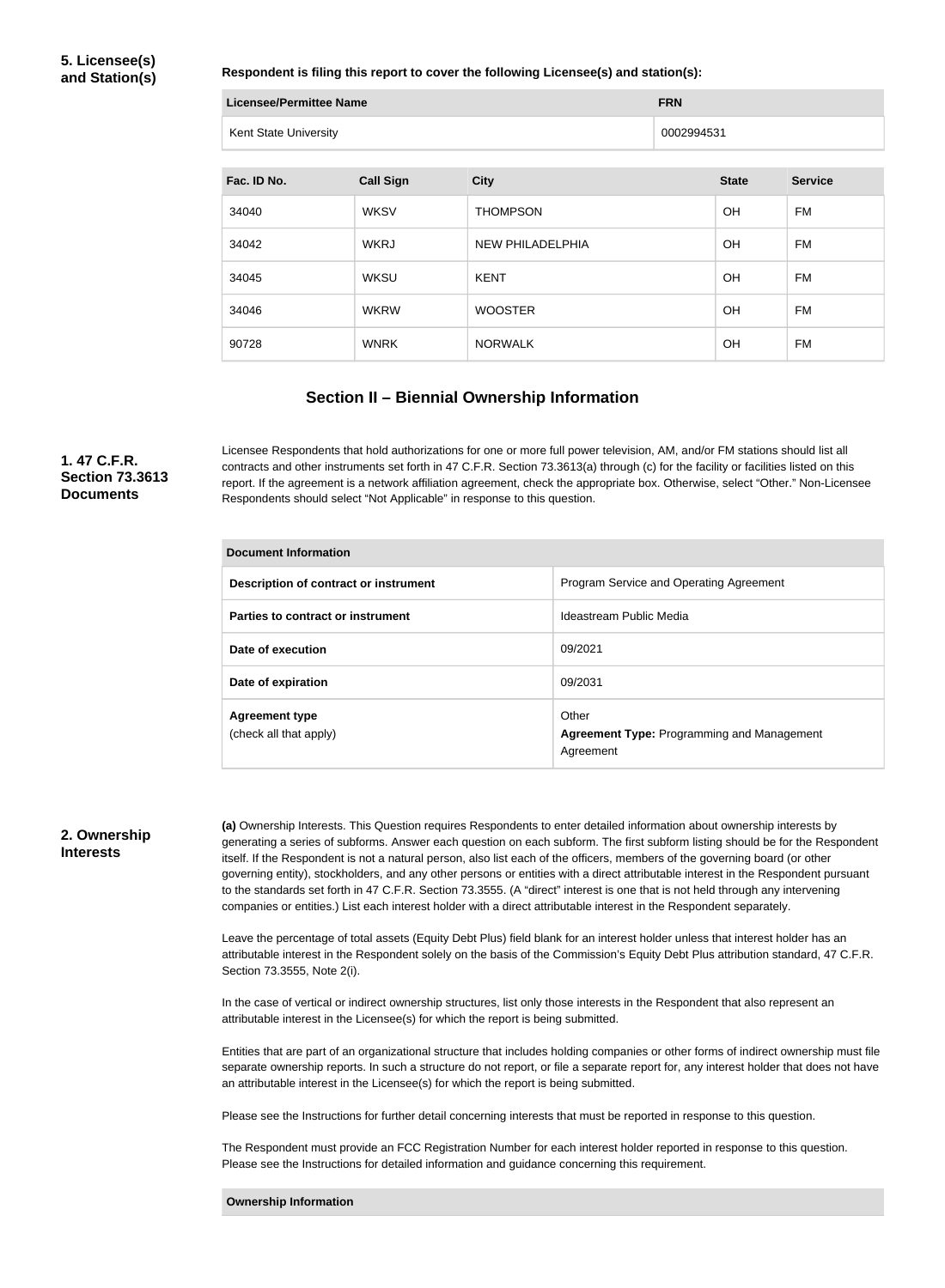| <b>FRN</b>                                            | 0002994531                                                                           |                         |           |  |
|-------------------------------------------------------|--------------------------------------------------------------------------------------|-------------------------|-----------|--|
| <b>Entity Name</b>                                    | Kent State University                                                                |                         |           |  |
| <b>Address</b>                                        | PO Box                                                                               |                         |           |  |
|                                                       | <b>Street 1</b>                                                                      | 1613 East Summit Street |           |  |
|                                                       | <b>Street 2</b>                                                                      |                         |           |  |
|                                                       | <b>City</b>                                                                          | Kent                    |           |  |
|                                                       | State ("NA" if non-U.S.<br>address)                                                  | OH                      |           |  |
|                                                       | <b>Zip/Postal Code</b>                                                               | 44242                   |           |  |
|                                                       | Country (if non-U.S.<br>address)                                                     | <b>United States</b>    |           |  |
| <b>Listing Type</b>                                   | Respondent                                                                           |                         |           |  |
| <b>Positional Interests</b><br>(check all that apply) | Respondent                                                                           |                         |           |  |
| <b>Tribal Nation or Tribal</b><br><b>Entity</b>       | Interest holder is not a Tribal nation or Tribal entity                              |                         |           |  |
| <b>Interest Percentages</b>                           | <b>Voting</b>                                                                        | 0.0%                    |           |  |
| (enter percentage values<br>from 0.0 to 100.0)        | <b>Equity</b>                                                                        | 0.0%                    |           |  |
|                                                       | <b>Total assets (Equity Debt</b><br>Plus)                                            | 0.0%                    |           |  |
| that do not appear on this report?                    | Does interest holder have an attributable interest in one or more broadcast stations |                         | <b>No</b> |  |

| <b>FRN</b>                                            | 9990121435                          |                                                       |  |  |
|-------------------------------------------------------|-------------------------------------|-------------------------------------------------------|--|--|
| <b>Name</b>                                           | Donald Mason                        |                                                       |  |  |
| <b>Address</b>                                        | PO Box                              |                                                       |  |  |
|                                                       | <b>Street 1</b>                     | 910 Center Court                                      |  |  |
|                                                       | <b>Street 2</b>                     |                                                       |  |  |
|                                                       | <b>City</b>                         | Zanesville                                            |  |  |
|                                                       | State ("NA" if non-U.S.<br>address) | OH                                                    |  |  |
|                                                       | <b>Zip/Postal Code</b>              | 43701                                                 |  |  |
|                                                       | Country (if non-U.S.<br>address)    | <b>United States</b>                                  |  |  |
| <b>Listing Type</b>                                   | Other Interest Holder               |                                                       |  |  |
| <b>Positional Interests</b><br>(check all that apply) |                                     | Member of Governing Board (or other governing entity) |  |  |
| <b>Principal Profession or</b><br><b>Occupation</b>   | Attorney at Law                     |                                                       |  |  |

#### **Ownership Information**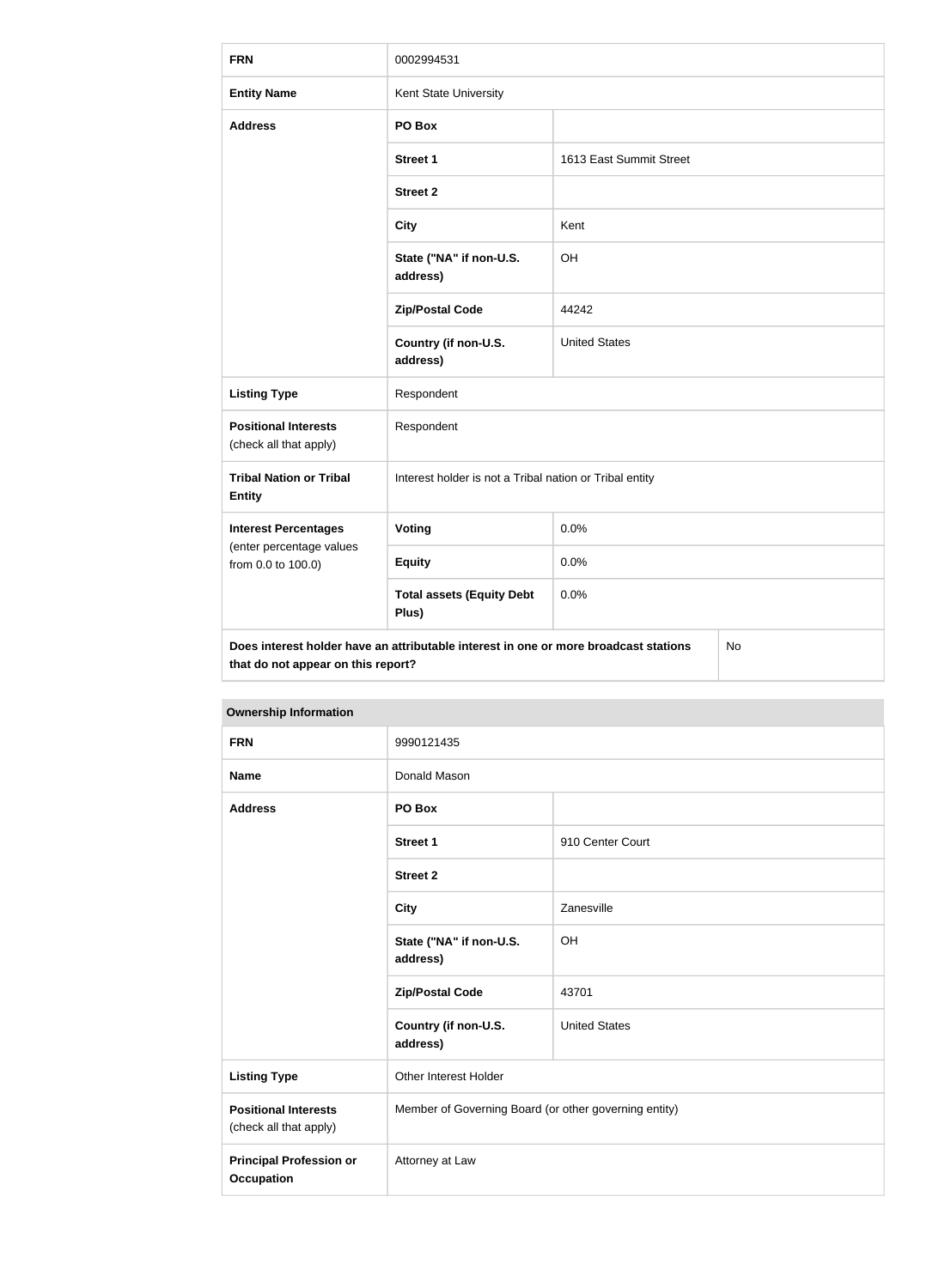| By Whom Appointed or<br><b>Elected</b>                                                     | Governor                                  |                        |  |
|--------------------------------------------------------------------------------------------|-------------------------------------------|------------------------|--|
| Citizenship, Gender,                                                                       | <b>Citizenship</b>                        | <b>US</b>              |  |
| <b>Ethnicity, and Race</b><br><b>Information (Natural</b>                                  | <b>Gender</b>                             | Male                   |  |
| <b>Persons Only)</b>                                                                       | <b>Ethnicity</b>                          | Not Hispanic or Latino |  |
|                                                                                            | Race                                      | White                  |  |
| <b>Interest Percentages</b>                                                                | Voting                                    | 11.1%                  |  |
| (enter percentage values<br>from 0.0 to 100.0)                                             | <b>Equity</b>                             | 0.0%                   |  |
|                                                                                            | <b>Total assets (Equity Debt</b><br>Plus) |                        |  |
| Does interest holder have an attributable interest in one or more broadcast stations<br>No |                                           |                        |  |

| <b>Ownership Information</b>                              |                                                                                        |                        |  |
|-----------------------------------------------------------|----------------------------------------------------------------------------------------|------------------------|--|
| <b>FRN</b>                                                | 9990121438                                                                             |                        |  |
| <b>Name</b>                                               | Robin Kilbride                                                                         |                        |  |
| <b>Address</b>                                            | PO Box                                                                                 |                        |  |
|                                                           | <b>Street 1</b>                                                                        | 920 Johnson Road       |  |
|                                                           | <b>Street 2</b>                                                                        |                        |  |
|                                                           | <b>City</b>                                                                            | Wadsworth              |  |
|                                                           | State ("NA" if non-U.S.<br>address)                                                    | OH                     |  |
|                                                           | <b>Zip/Postal Code</b>                                                                 | 44281                  |  |
|                                                           | Country (if non-U.S.<br>address)                                                       | <b>United States</b>   |  |
| <b>Listing Type</b>                                       | Other Interest Holder                                                                  |                        |  |
| <b>Positional Interests</b><br>(check all that apply)     | Officer, Other - Board Secretary Member of Governing Board (or other governing entity) |                        |  |
| <b>Principal Profession or</b><br><b>Occupation</b>       | President and CEO                                                                      |                        |  |
| By Whom Appointed or<br><b>Elected</b>                    | Governor                                                                               |                        |  |
| Citizenship, Gender,                                      | Citizenship                                                                            | <b>US</b>              |  |
| <b>Ethnicity, and Race</b><br><b>Information (Natural</b> | Gender                                                                                 | Female                 |  |
| <b>Persons Only)</b>                                      | <b>Ethnicity</b>                                                                       | Not Hispanic or Latino |  |
|                                                           | Race                                                                                   | White                  |  |
| <b>Interest Percentages</b>                               | <b>Voting</b>                                                                          | 11.1%                  |  |
| (enter percentage values<br>from 0.0 to 100.0)            | <b>Equity</b>                                                                          | 0.0%                   |  |
|                                                           | <b>Total assets (Equity Debt</b><br>Plus)                                              |                        |  |

**that do not appear on this report?**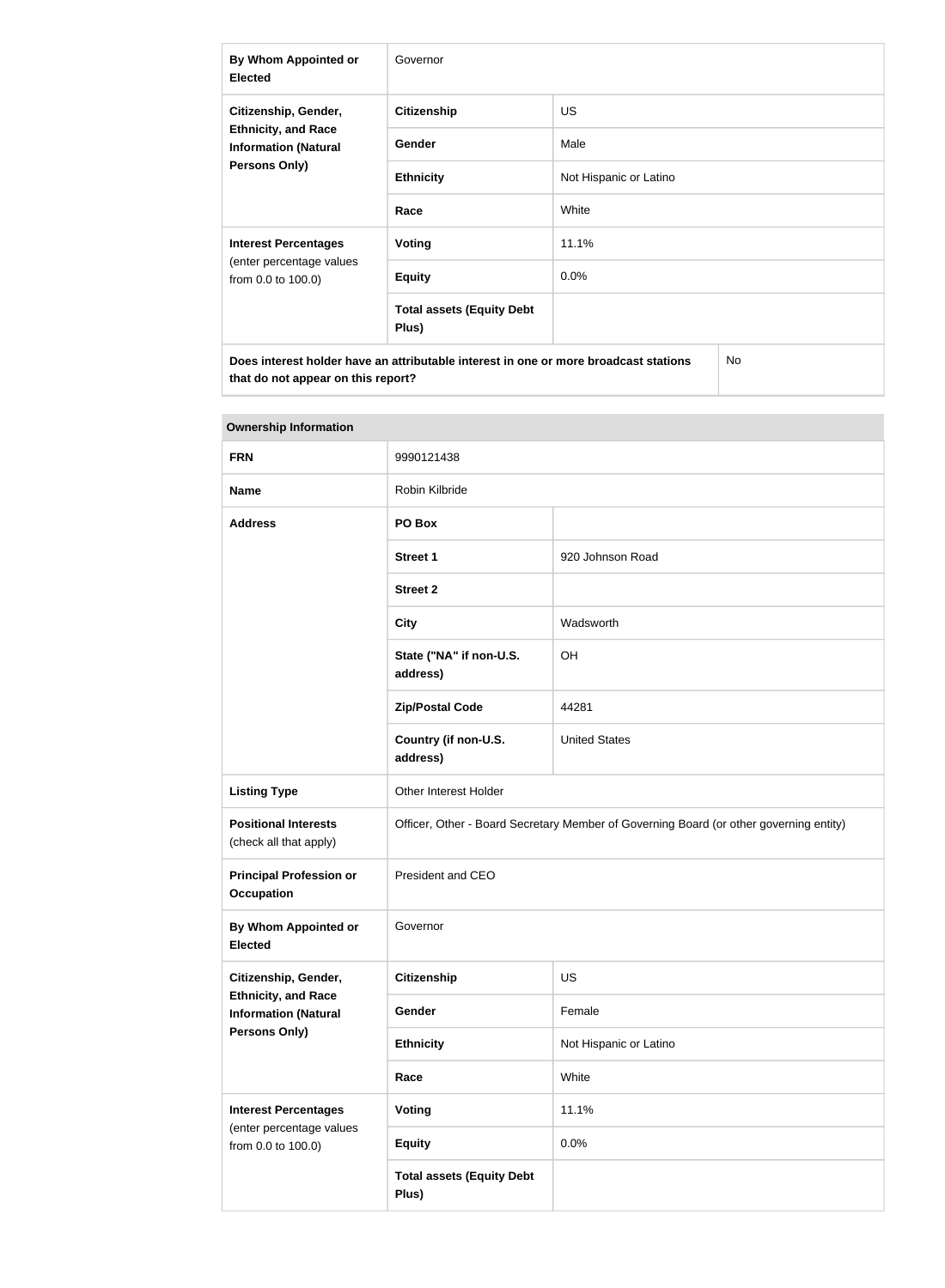**Does interest holder have an attributable interest in one or more broadcast stations that do not appear on this report?**

No

| <b>Ownership Information</b>                              |                                                                                      |                                  |  |
|-----------------------------------------------------------|--------------------------------------------------------------------------------------|----------------------------------|--|
| <b>FRN</b>                                                | 9990121440                                                                           |                                  |  |
| <b>Name</b>                                               | Stephen A. Perry                                                                     |                                  |  |
| <b>Address</b>                                            | PO Box                                                                               |                                  |  |
|                                                           | <b>Street 1</b>                                                                      | 5192 Sea Pines Circle NW         |  |
|                                                           | <b>Street 2</b>                                                                      |                                  |  |
|                                                           | <b>City</b>                                                                          | Canton                           |  |
|                                                           | State ("NA" if non-U.S.<br>address)                                                  | OH                               |  |
|                                                           | <b>Zip/Postal Code</b>                                                               | 44718                            |  |
|                                                           | Country (if non-U.S.<br>address)                                                     | <b>United States</b>             |  |
| <b>Listing Type</b>                                       | Other Interest Holder                                                                |                                  |  |
| <b>Positional Interests</b><br>(check all that apply)     | Officer, Other - Board Chair Member of Governing Board (or other governing entity)   |                                  |  |
| <b>Principal Profession or</b><br><b>Occupation</b>       | <b>Retired Business Executive</b>                                                    |                                  |  |
| By Whom Appointed or<br><b>Elected</b>                    | Governor                                                                             |                                  |  |
| Citizenship, Gender,                                      | <b>Citizenship</b>                                                                   | <b>US</b>                        |  |
| <b>Ethnicity, and Race</b><br><b>Information (Natural</b> | Gender                                                                               | Male                             |  |
| Persons Only)                                             | <b>Ethnicity</b>                                                                     | Not Hispanic or Latino           |  |
|                                                           | Race                                                                                 | <b>Black or African American</b> |  |
| <b>Interest Percentages</b>                               | Voting                                                                               | 11.1%                            |  |
| (enter percentage values<br>from 0.0 to 100.0)            | <b>Equity</b>                                                                        | 0.0%                             |  |
|                                                           | <b>Total assets (Equity Debt</b><br>Plus)                                            |                                  |  |
| that do not appear on this report?                        | Does interest holder have an attributable interest in one or more broadcast stations | No                               |  |

#### **Ownership Information**

| <b>FRN</b>     | 9990121441      |                       |
|----------------|-----------------|-----------------------|
| Name           | Shawn M. Riley  |                       |
| <b>Address</b> | PO Box          |                       |
|                | <b>Street 1</b> | 1750 County Line Road |
|                | <b>Street 2</b> |                       |
|                | <b>City</b>     | <b>Gates Mills</b>    |
|                |                 |                       |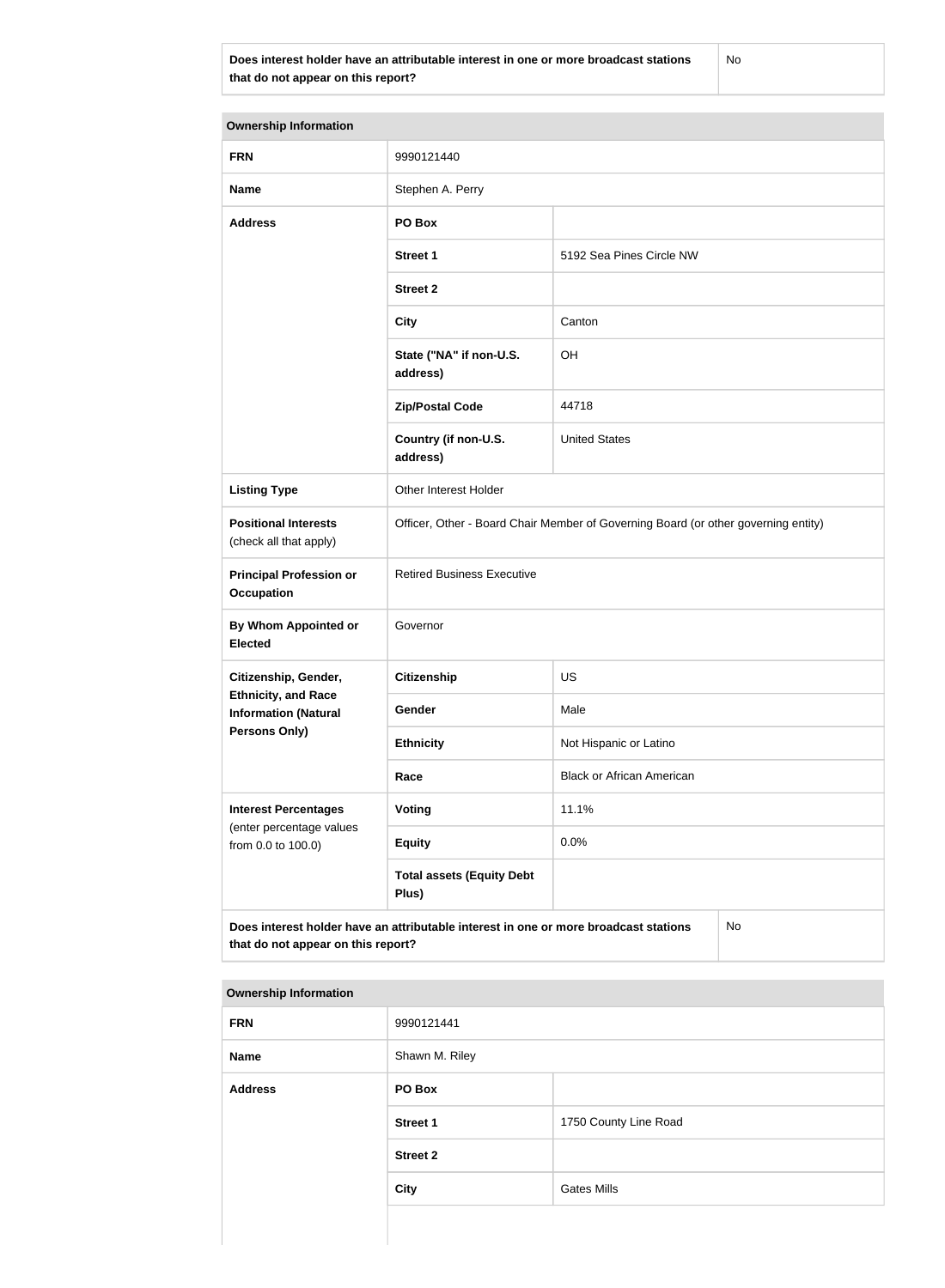|                                                           | State ("NA" if non-U.S.<br>address)                                                  | OH                     |           |
|-----------------------------------------------------------|--------------------------------------------------------------------------------------|------------------------|-----------|
|                                                           | <b>Zip/Postal Code</b>                                                               | 44040                  |           |
|                                                           | Country (if non-U.S.<br>address)                                                     | <b>United States</b>   |           |
| <b>Listing Type</b>                                       | Other Interest Holder                                                                |                        |           |
| <b>Positional Interests</b><br>(check all that apply)     | Member of Governing Board (or other governing entity)                                |                        |           |
| <b>Principal Profession or</b><br><b>Occupation</b>       | Law Firm President                                                                   |                        |           |
| <b>By Whom Appointed or</b><br><b>Elected</b>             | Governor                                                                             |                        |           |
| Citizenship, Gender,                                      | <b>Citizenship</b>                                                                   | US                     |           |
| <b>Ethnicity, and Race</b><br><b>Information (Natural</b> | Gender                                                                               | Male                   |           |
| Persons Only)                                             | <b>Ethnicity</b>                                                                     | Not Hispanic or Latino |           |
|                                                           | Race                                                                                 | White                  |           |
| <b>Interest Percentages</b>                               | <b>Voting</b>                                                                        | 11.1%                  |           |
| (enter percentage values<br>from 0.0 to 100.0)            | <b>Equity</b>                                                                        | 0.0%                   |           |
|                                                           | <b>Total assets (Equity Debt</b><br>Plus)                                            |                        |           |
| that do not appear on this report?                        | Does interest holder have an attributable interest in one or more broadcast stations |                        | <b>No</b> |

**Ownership Information FRN** 9990121443 **Name Virginia C. Addicott Address PO Box Street 1** 458 Saint Andrews Dr. **Street 2 City** Akron **State ("NA" if non-U.S. address)** OH **Zip/Postal Code** 44303 **Country (if non-U.S. address)** United States **Listing Type Communist Communist Property** Other Interest Holder **Positional Interests** (check all that apply) Officer, Other - Board Vice-Chair Member of Governing Board (or other governing entity) **Principal Profession or Occupation** Retired Business Executive **By Whom Appointed or Elected** Governor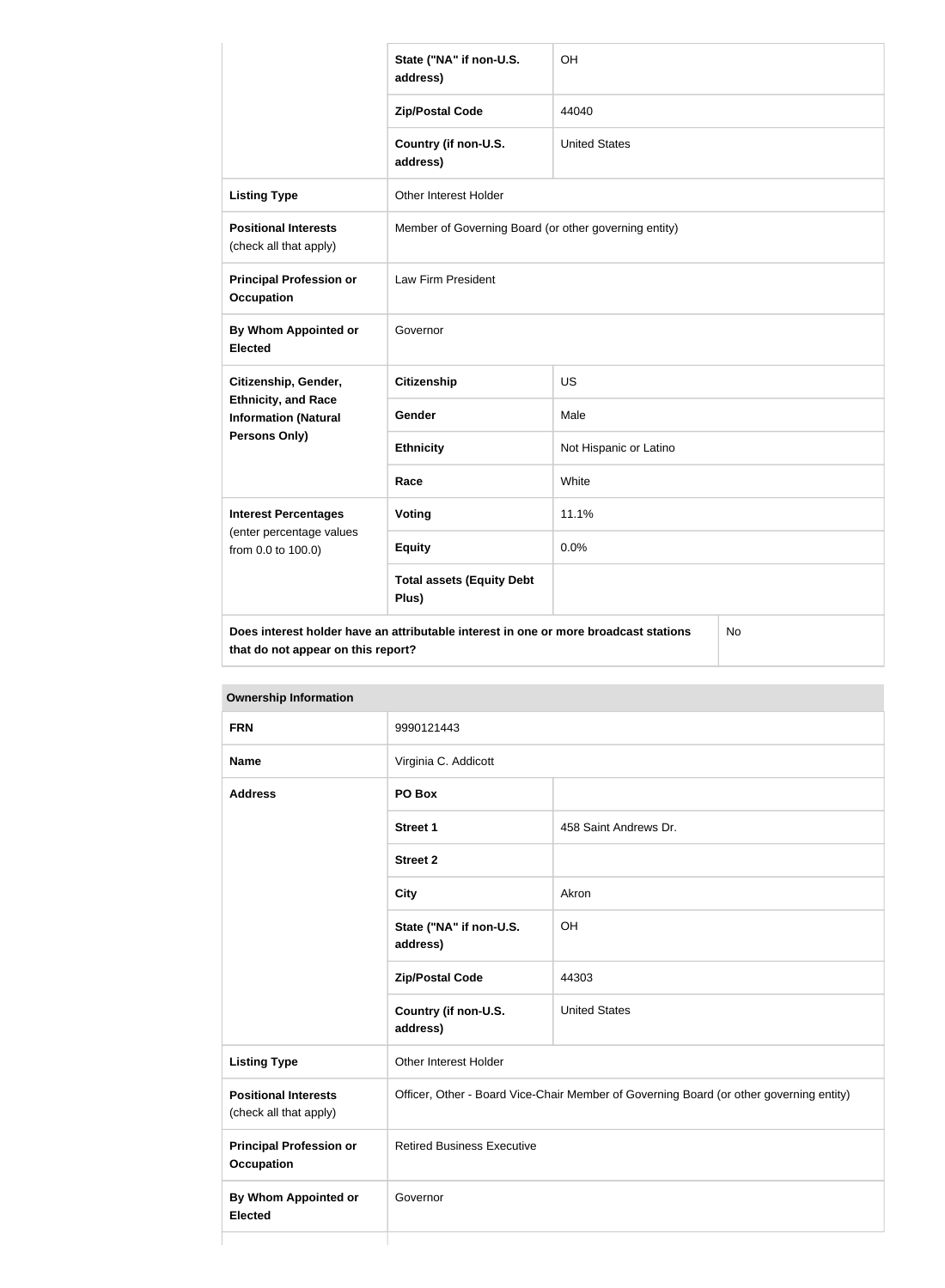| Citizenship, Gender,<br><b>Ethnicity, and Race</b><br><b>Information (Natural</b><br><b>Persons Only)</b> | <b>Citizenship</b>                        | <b>US</b>              |     |
|-----------------------------------------------------------------------------------------------------------|-------------------------------------------|------------------------|-----|
|                                                                                                           | Gender                                    | Female                 |     |
|                                                                                                           | <b>Ethnicity</b>                          | Not Hispanic or Latino |     |
|                                                                                                           | Race                                      | White                  |     |
| <b>Interest Percentages</b><br>(enter percentage values<br>from 0.0 to 100.0)                             | <b>Voting</b>                             | 11.1%                  |     |
|                                                                                                           | <b>Equity</b>                             | $0.0\%$                |     |
|                                                                                                           | <b>Total assets (Equity Debt</b><br>Plus) |                        |     |
| Does interest holder have an attributable interest in one or more broadcast stations                      |                                           |                        | No. |

# **Ownership Information**

**that do not appear on this report?**

| <b>FRN</b>                                                | 9990138858                                                                           |                        |  |
|-----------------------------------------------------------|--------------------------------------------------------------------------------------|------------------------|--|
| <b>Name</b>                                               | <b>Todd Diacon</b>                                                                   |                        |  |
|                                                           |                                                                                      |                        |  |
| <b>Address</b>                                            | PO Box                                                                               |                        |  |
|                                                           | <b>Street 1</b>                                                                      | 1501 Elizabeth Court   |  |
|                                                           | <b>Street 2</b>                                                                      |                        |  |
|                                                           | <b>City</b>                                                                          | Kent                   |  |
|                                                           | State ("NA" if non-U.S.<br>address)                                                  | OH                     |  |
|                                                           | <b>Zip/Postal Code</b>                                                               | 44240                  |  |
|                                                           | Country (if non-U.S.<br>address)                                                     | <b>United States</b>   |  |
| <b>Listing Type</b>                                       | Other Interest Holder                                                                |                        |  |
| <b>Positional Interests</b><br>(check all that apply)     | Officer                                                                              |                        |  |
| <b>Principal Profession or</b><br><b>Occupation</b>       | President of Kent State University                                                   |                        |  |
| <b>By Whom Appointed or</b><br><b>Elected</b>             | <b>Board of Trustees</b>                                                             |                        |  |
| Citizenship, Gender,                                      | Citizenship                                                                          | <b>US</b>              |  |
| <b>Ethnicity, and Race</b><br><b>Information (Natural</b> | Gender                                                                               | Male                   |  |
| <b>Persons Only)</b>                                      | <b>Ethnicity</b>                                                                     | Not Hispanic or Latino |  |
|                                                           | Race                                                                                 | White                  |  |
| <b>Interest Percentages</b>                               | <b>Voting</b>                                                                        | 0.0%                   |  |
| (enter percentage values<br>from 0.0 to 100.0)            | <b>Equity</b>                                                                        | 0.0%                   |  |
|                                                           | <b>Total assets (Equity Debt</b><br>Plus)                                            |                        |  |
| that do not appear on this report?                        | Does interest holder have an attributable interest in one or more broadcast stations | Yes                    |  |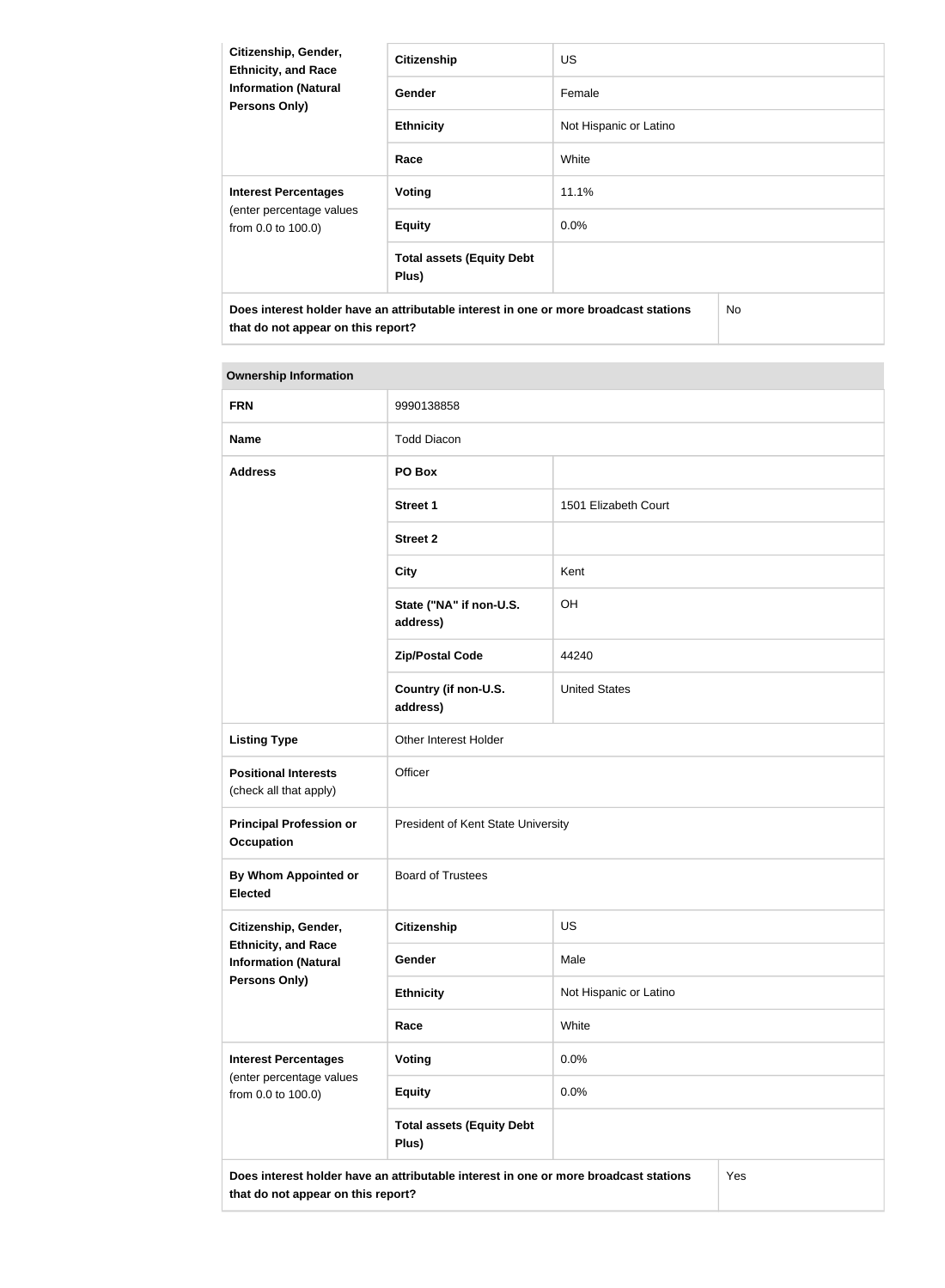| <b>Ownership Information</b>                                                                                                            |                                                       |                        |  |
|-----------------------------------------------------------------------------------------------------------------------------------------|-------------------------------------------------------|------------------------|--|
| <b>FRN</b>                                                                                                                              | 9990140658                                            |                        |  |
| <b>Name</b>                                                                                                                             | Ann Womer Benjamin                                    |                        |  |
| <b>Address</b>                                                                                                                          | PO Box                                                |                        |  |
|                                                                                                                                         | <b>Street 1</b>                                       | 362 Eldridge Road      |  |
|                                                                                                                                         | <b>Street 2</b>                                       |                        |  |
|                                                                                                                                         | <b>City</b>                                           | Aurora                 |  |
|                                                                                                                                         | State ("NA" if non-U.S.<br>address)                   | OH                     |  |
|                                                                                                                                         | <b>Zip/Postal Code</b>                                | 44202                  |  |
|                                                                                                                                         | Country (if non-U.S.<br>address)                      | <b>United States</b>   |  |
| <b>Listing Type</b>                                                                                                                     | Other Interest Holder                                 |                        |  |
| <b>Positional Interests</b><br>(check all that apply)                                                                                   | Member of Governing Board (or other governing entity) |                        |  |
| <b>Principal Profession or</b><br><b>Occupation</b>                                                                                     | Mayor                                                 |                        |  |
| By Whom Appointed or<br><b>Elected</b>                                                                                                  | Governor                                              |                        |  |
| Citizenship, Gender,                                                                                                                    | <b>Citizenship</b>                                    | <b>US</b>              |  |
| <b>Ethnicity, and Race</b><br><b>Information (Natural</b>                                                                               | Gender                                                | Female                 |  |
| <b>Persons Only)</b>                                                                                                                    | <b>Ethnicity</b>                                      | Not Hispanic or Latino |  |
|                                                                                                                                         | Race                                                  | White                  |  |
| <b>Interest Percentages</b><br>(enter percentage values                                                                                 | <b>Voting</b>                                         | 11.1%                  |  |
| from 0.0 to 100.0)                                                                                                                      | <b>Equity</b>                                         | 0.0%                   |  |
|                                                                                                                                         | <b>Total assets (Equity Debt</b><br>Plus)             |                        |  |
| Does interest holder have an attributable interest in one or more broadcast stations<br><b>No</b><br>that do not appear on this report? |                                                       |                        |  |

| <b>FRN</b>     | 9990140798                          |                       |  |
|----------------|-------------------------------------|-----------------------|--|
| <b>Name</b>    | Robert S. Frost                     |                       |  |
| <b>Address</b> | PO Box                              |                       |  |
|                | Street 1                            | 18126 W. Clifton Road |  |
|                | <b>Street 2</b>                     |                       |  |
|                | <b>City</b>                         | Lakewood              |  |
|                | State ("NA" if non-U.S.<br>address) | OH                    |  |
|                | <b>Zip/Postal Code</b>              | 44107                 |  |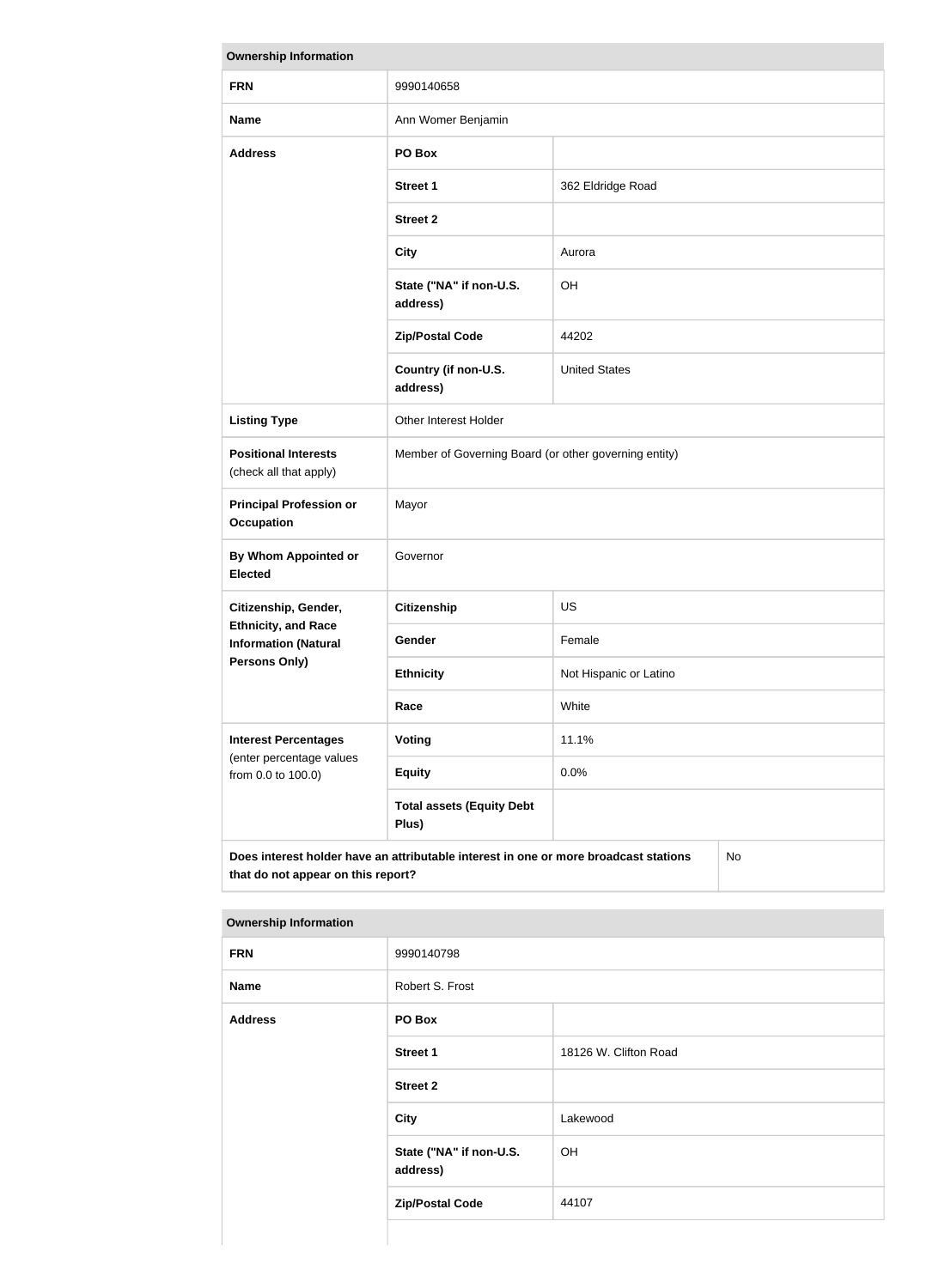|                                                           | Country (if non-U.S.<br>address)                                                           | <b>United States</b>   |  |  |
|-----------------------------------------------------------|--------------------------------------------------------------------------------------------|------------------------|--|--|
| <b>Listing Type</b>                                       | <b>Other Interest Holder</b>                                                               |                        |  |  |
| <b>Positional Interests</b><br>(check all that apply)     | Member of Governing Board (or other governing entity)                                      |                        |  |  |
| <b>Principal Profession or</b><br><b>Occupation</b>       | Attorney                                                                                   |                        |  |  |
| By Whom Appointed or<br><b>Elected</b>                    | Governor                                                                                   |                        |  |  |
| Citizenship, Gender,                                      | <b>Citizenship</b>                                                                         | <b>US</b>              |  |  |
| <b>Ethnicity, and Race</b><br><b>Information (Natural</b> | Gender                                                                                     | Male                   |  |  |
| Persons Only)                                             | <b>Ethnicity</b>                                                                           | Not Hispanic or Latino |  |  |
|                                                           | Race                                                                                       | White                  |  |  |
| <b>Interest Percentages</b>                               | Voting                                                                                     | 11.1%                  |  |  |
| (enter percentage values<br>from 0.0 to 100.0)            | <b>Equity</b>                                                                              | 0.0%                   |  |  |
|                                                           | <b>Total assets (Equity Debt</b><br>Plus)                                                  |                        |  |  |
|                                                           | Does interest holder have an attributable interest in one or more broadcast stations<br>No |                        |  |  |

**that do not appear on this report?**

No

| <b>FRN</b>                                                                 | 9990146436                                            |                      |
|----------------------------------------------------------------------------|-------------------------------------------------------|----------------------|
| <b>Name</b>                                                                | Pamela E. Bobst                                       |                      |
| <b>Address</b>                                                             | PO Box                                                |                      |
|                                                                            | <b>Street 1</b>                                       | 21285 Avalon Drive   |
|                                                                            | <b>Street 2</b>                                       |                      |
|                                                                            | <b>City</b>                                           | Rocky River          |
|                                                                            | State ("NA" if non-U.S.<br>address)                   | OH                   |
|                                                                            | <b>Zip/Postal Code</b>                                | 44146                |
|                                                                            | Country (if non-U.S.<br>address)                      | <b>United States</b> |
| <b>Listing Type</b>                                                        | Other Interest Holder                                 |                      |
| <b>Positional Interests</b><br>(check all that apply)                      | Member of Governing Board (or other governing entity) |                      |
| <b>Principal Profession or</b><br><b>Occupation</b>                        | Mayor                                                 |                      |
| <b>By Whom Appointed or</b><br><b>Elected</b>                              | Governor                                              |                      |
| Citizenship, Gender,                                                       | <b>Citizenship</b>                                    | <b>US</b>            |
| <b>Ethnicity, and Race</b><br><b>Information (Natural</b><br>Persons Only) | Gender                                                | Female               |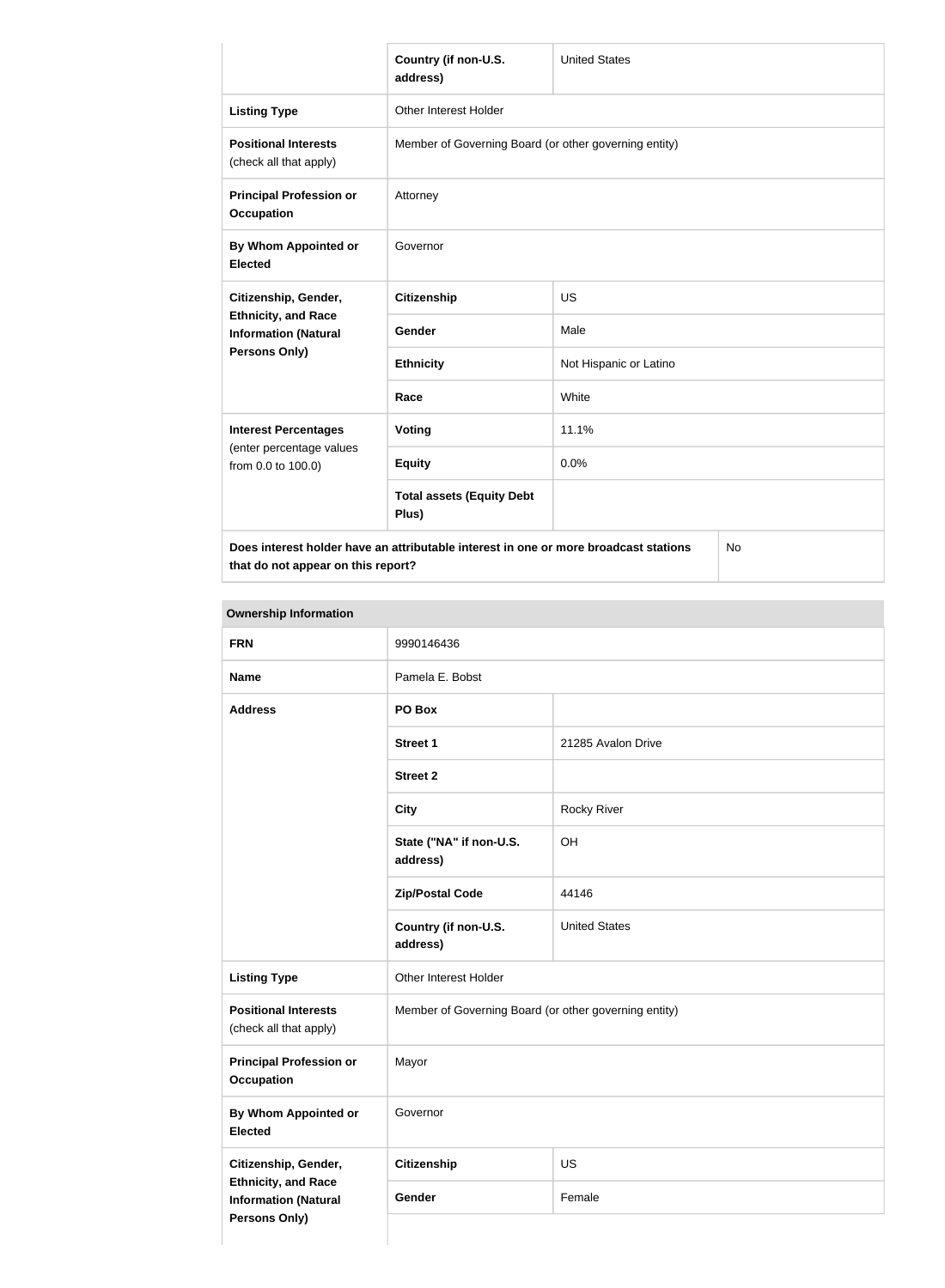|                                                                               | <b>Ethnicity</b>                                                                     | Not Hispanic or Latino |     |
|-------------------------------------------------------------------------------|--------------------------------------------------------------------------------------|------------------------|-----|
|                                                                               |                                                                                      |                        |     |
|                                                                               | Race                                                                                 | White                  |     |
| <b>Interest Percentages</b><br>(enter percentage values<br>from 0.0 to 100.0) | Voting                                                                               | 11.1%                  |     |
|                                                                               | <b>Equity</b>                                                                        | $0.0\%$                |     |
|                                                                               | <b>Total assets (Equity Debt</b><br>Plus)                                            |                        |     |
| that do not appear on this report?                                            | Does interest holder have an attributable interest in one or more broadcast stations |                        | No. |

#### **Ownership Information**

| <b>FRN</b>                                                | 9990146437                                                                           |                                  |    |
|-----------------------------------------------------------|--------------------------------------------------------------------------------------|----------------------------------|----|
| <b>Name</b>                                               | Johnathan M. Holifield                                                               |                                  |    |
| <b>Address</b>                                            | PO Box                                                                               |                                  |    |
|                                                           | <b>Street 1</b>                                                                      | 320 23rd Street S                |    |
|                                                           | <b>Street 2</b>                                                                      | #608                             |    |
|                                                           | <b>City</b>                                                                          | Arlington                        |    |
|                                                           | State ("NA" if non-U.S.<br>address)                                                  | <b>VA</b>                        |    |
|                                                           | <b>Zip/Postal Code</b>                                                               | 22202                            |    |
|                                                           | Country (if non-U.S.<br>address)                                                     | <b>United States</b>             |    |
| <b>Listing Type</b>                                       | Other Interest Holder                                                                |                                  |    |
| <b>Positional Interests</b><br>(check all that apply)     | Member of Governing Board (or other governing entity)                                |                                  |    |
| <b>Principal Profession or</b><br><b>Occupation</b>       | Vice President for New Economies, Bitwise Industries                                 |                                  |    |
| <b>By Whom Appointed or</b><br><b>Elected</b>             | Governor                                                                             |                                  |    |
| Citizenship, Gender,                                      | <b>Citizenship</b>                                                                   | US                               |    |
| <b>Ethnicity, and Race</b><br><b>Information (Natural</b> | Gender                                                                               | Male                             |    |
| <b>Persons Only)</b>                                      | <b>Ethnicity</b>                                                                     | Not Hispanic or Latino           |    |
|                                                           | Race                                                                                 | <b>Black or African American</b> |    |
| <b>Interest Percentages</b><br>(enter percentage values   | <b>Voting</b>                                                                        | 11.1%                            |    |
| from 0.0 to 100.0)                                        | <b>Equity</b>                                                                        | 0.0%                             |    |
|                                                           | <b>Total assets (Equity Debt</b><br>Plus)                                            |                                  |    |
| that do not appear on this report?                        | Does interest holder have an attributable interest in one or more broadcast stations |                                  | No |
|                                                           |                                                                                      |                                  |    |

**(b) Respondent certifies that any interests, including equity, financial, or voting interests, not reported in this filing are non-attributable.** If "No," submit as an exhibit an explanation. Yes